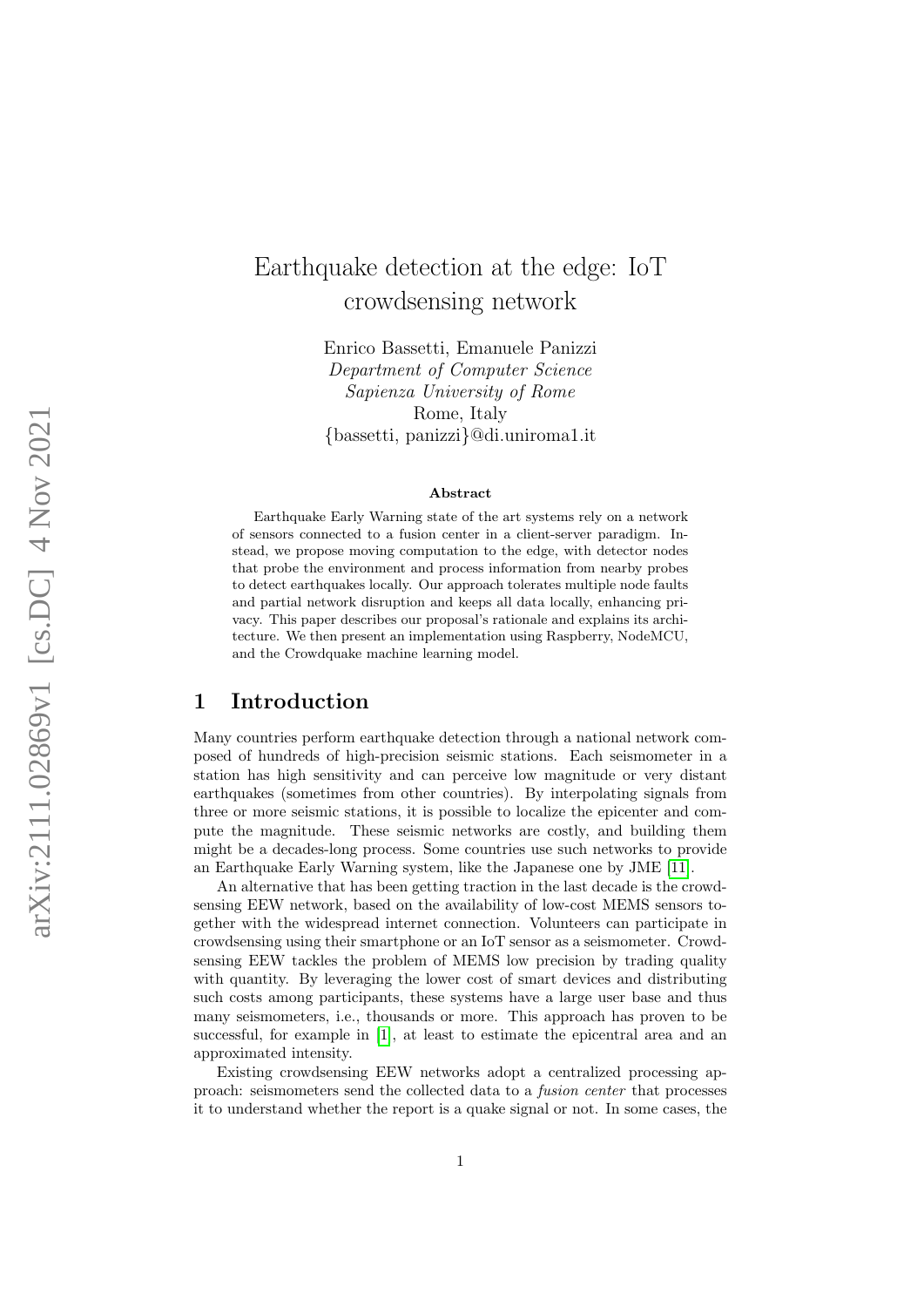sensors send MEMS raw signal to the fusion center (dumb approach). Other times, the edge sensors do partial calculations (limited due to resource constraints) and send preprocessed data. The fusion center does the detection work adopting a post-processing filtering that involves signals from many local seismometers to exclude false positive or false negative earthquake detections.

As explained in the next section, this kind of architecture has some drawbacks that motivate our work.

In this work, we propose a peer-to-peer distributed EEW architecture based on edge computing. Each network node can sense the environment and detect a local earthquake without relying on a fusion center or a leader node. It can share this information with its neighbors, propagating the detection. This system keeps all data locally and can tolerate multiple node faults and some partial network disruption.

# 2 Motivation

Ideally, an EEW system should be fault-tolerant, which means that if one or a few of its components fail, the overall system can continue to work seamlessly. In the absence of fault tolerance, the High Availability property (HA) might be helpful: HA systems tolerate a stop or downtimes between the fault and its recovery. However, if a fault occurs during an earthquake, the EEW system might be unavailable at a critical moment.

EEW systems currently built or proposed in the literature do not have a fault-tolerant architecture, as the fusion center constitutes a Single-Point-of-Failure (SPOF) that, if unavailable, prevents the entire system from working. We should also consider the connections to the fusion center, like international internet links with sensors, as a system component that can fail, causing the isolation of the fusion center and thus the unavailability of the EEW system.

Nevertheless, the fusion center can be HA by implementing it as a distributed system in cloud providers. However, this still creates a SPOF.

The first motivation behind our proposal is to solve the availability problem. As we describe in Section [5.6,](#page-6-0) our system can tolerate multiple node faults and some partial network disruption.

The mainstream EEW architecture also has a privacy-related issue. It is possible to process raw accelerometric data to extract information other than seismic. For example, it is possible to detect some spoken words using the accelerometer in place of the microphone [\[18\]](#page-13-1). As another example, we experienced in our work that we could correlate the noise level of seismometers in our homes with the presence of people at home. So, sending raw seismic signals to a fusion center might expose them to unwanted processing that can violate the users' privacy: an attacker could discover information about a family's life habits or even extract words of private conversations. Our proposed architecture enhances the privacy of the detection, keeping locally the sensitive data collected in private places by a crowdsensing EEW system.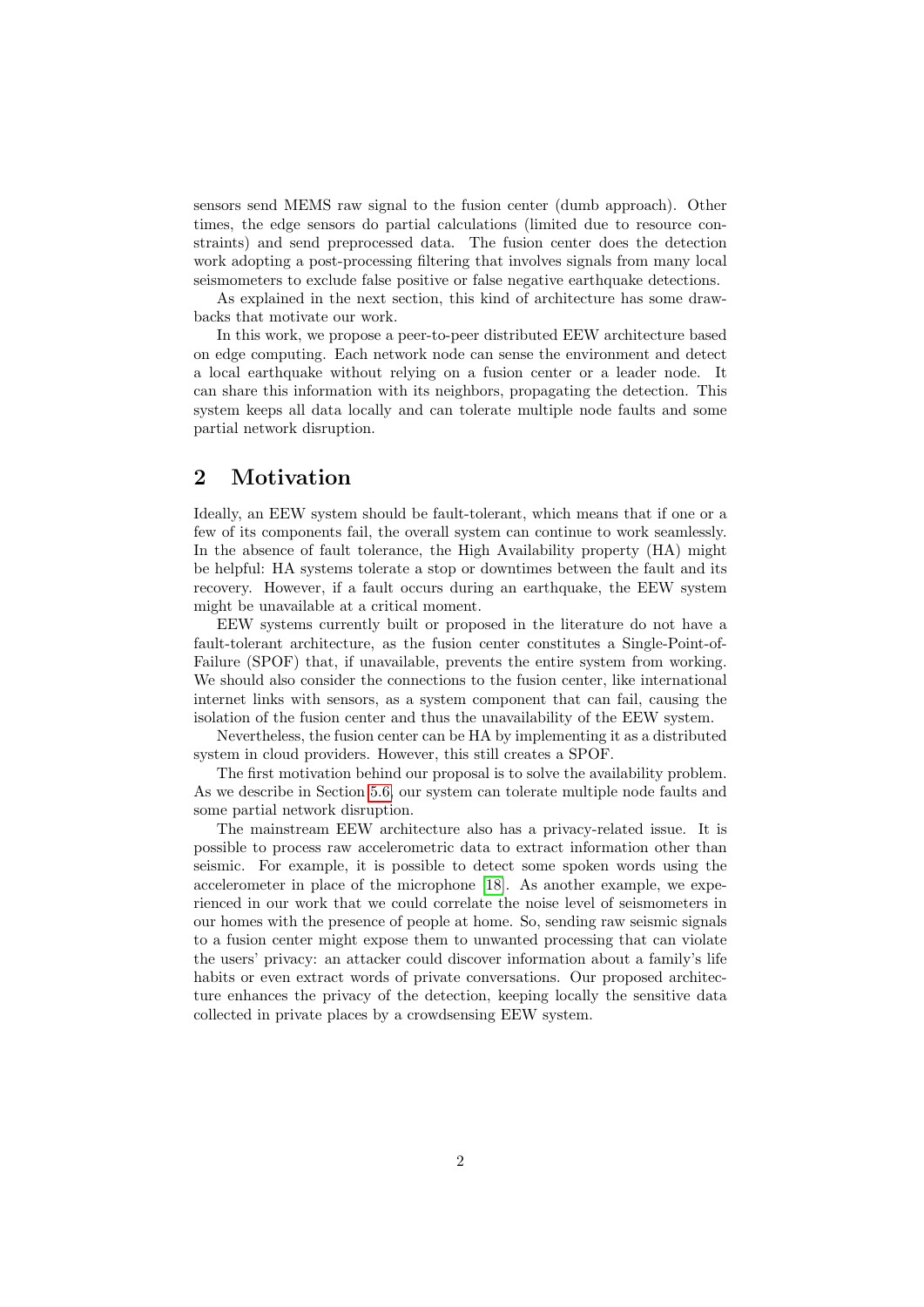# 3 Related work

Decentralized approaches to earthquake detection have been studied for years. Tsitsiklis [\[17\]](#page-13-2) proposed a decentralized detection architecture where a central system (named "fusion center") collects "messages" from sensors. In EEW, a "message" can be a signal sample that the sensor claims to be a quake signal. Faulkner et al. [\[8\]](#page-12-1) proposed a new version of this architecture for massive noisy sensors networks, and Cochran et al. [\[3\]](#page-12-2) presented an implementation using accelerometers connected to laptops and workstations, named QCN. Similarly, MyShake, proposed by Kong et al. [\[13\]](#page-13-3), is a machine-learning-based EEW system that uses smartphones. The Earthquake Network (Finazzi et al. [\[9\]](#page-13-4)) is a different research project that uses smartphones and spatial correlation to detect quakes. SeismoCloud ( [\[16\]](#page-13-5)) is another earthquake early warning system built using smartphones and internet-of-things devices. All these systems differ from our proposal as they rely on a central system to collect all reports and make the final decision.

Another approach is the one described by CrowdQuake, from Huang et al. [\[12\]](#page-13-6). CrowdQuake runs a CRNN on the fusion center, while smartphones at the edge collect samples of different lengths and stream them to the fusion center. While relying on the fusion center, this system differs from the previous ones because it can do both the decision and the detection in one step since the accuracy of the CRNN is very high. It also shows some architectural limits that we will describe in Section [4.](#page-2-0)

Fischer et al. in [\[10\]](#page-13-7) described SOSEWIN, a self-organizing Earthquake Early Warning system using a wireless mesh network. They use a hybrid approach, where nodes act as local fusion centers. Instead, in our proposal, each node is independent of others.

Lee et al. [\[15\]](#page-13-8) presented a custom-made board for EEW. The board contains common chipsets (like ESP8266) and custom software with an Artificial Neural Network for detection. They propose to send the alert to nearby smart devices (TV, smartphones) via low range transmissions (Bluetooth Low Energy) or Home Automation solutions for early warning alerts. Unlike other solutions, including ours, they do not use a network to send the alert to nearby houses; their alert is "personal".

# <span id="page-2-0"></span>4 State of the art

We present five different systems of crowdsensing EEW, which cover all the scenarios we can find in the literature. Other networks are similar to those presented here, so we do not cover them.

#### 4.1 Quake-catcher network

QCN, Quake-Catcher Network, is an earthquake early warning system built by volunteers to "fill the gap between the earthquake and traditional networks" [\[3\]](#page-12-2). It has been built over BOINC [\[2\]](#page-12-3). QCN uses MEMS sensors found in some laptop brands (usually in the anti-shock subsystem) and some USB accelerometer brands. According to [\[3\]](#page-12-2), the sensitivity of these accelerometers is low, and the network is well suited for an earthquake of magnitude greater than 5.0.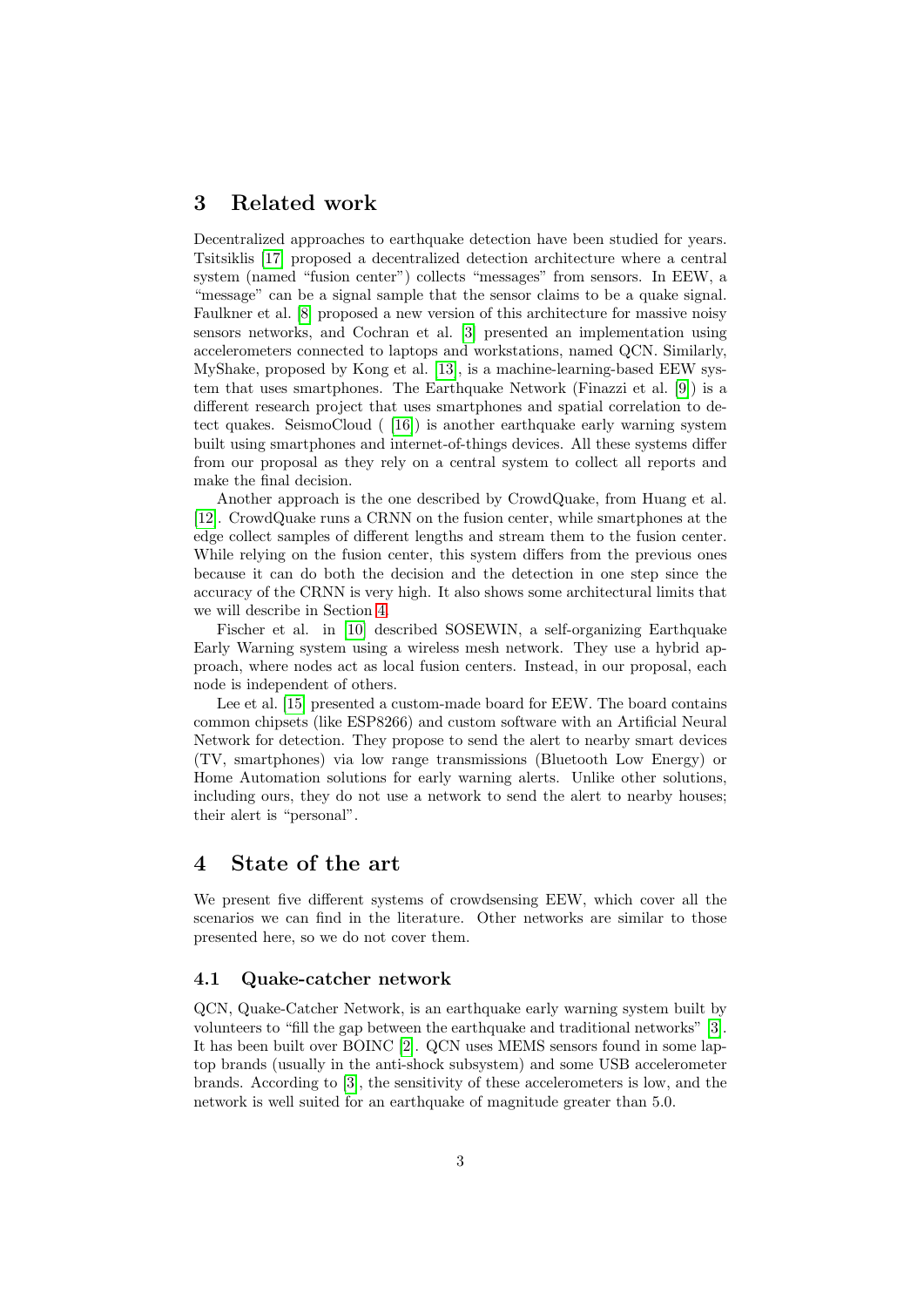QCN uses a Z-Score to detect potential quakes: when z is above 3, the sensor sends all relevant data to the fusion center, like max amplitude or timestamp. Then, the center will again use a Z-Score against the number of reports in a given area and time slice; a value of  $z > 6$  will trigger an EEW.

### 4.2 MyShake

MyShake [\[13\]](#page-13-3) is an earthquake early warning system developed by UC Berkeley Seismology Lab, designed to collect and process data on a smartphone and send possible quakes to a fusion center for confirmation. Volunteers can download a mobile application on their smartphone to join the network.

The MyShake mobile app reads the signal from the smartphone's internal MEMS accelerometer. Then it uses an artificial neural network to detect potential quakes and sends quake candidates to the fusion center, where a clustering algorithm reduces false positives.

#### 4.3 Crowdquake

CrowdQuake, by Huang et al. [\[12\]](#page-13-6), has a layered approach for earthquake detection. The lower layer, composed of dedicated smartphones or custom Internetof-Things devices, senses the seismic data and streams it to an intermediate layer of "gateways". Each gateway is a GPU-equipped server that processes seismic samples from each sensor in a CRNN. Then, it sends data to a third and fourth layer for notification, monitoring, and visualization.

Differently from others, Crowdquake requires a stable and low latency network connection between sensors and gateways because samples from the accelerometers are sent to gateways (acting as fusion centers) for detection. This fact is a substantial limitation for the deployment, especially in remote sites.

### 4.4 SOSEWIN

SOSEWIN [\[10\]](#page-13-7) is a decentralized wireless mesh network of sensors built using standard PC boards and external sensors. There is a hierarchy in the network between nodes, built using a leader election algorithm; the two most important kinds of nodes are the sensing node and the leading node. A leading node receives information from five sensing nodes and manages alerts from them and neighbors leading nodes. A sensing node filters the accelerometer sensor information with an IIR passband filter and some thresholds, using an internal state machine to refine the detection.

The leading node acts as a fusion center of a cluster of sensing nodes. Using leader election for leading nodes, SOSEWIN obtains High Availability.

### 4.5 SeismoCloud

In SeismoCloud [\[16\]](#page-13-5) smartphone apps and Internet-of-Things devices make the sensor network and connect to a fusion center. Both types of sensor nodes run an algorithm based on dynamic Z-Score for candidate quakes detection and send candidate quakes to the central server, where a clustering algorithm filters out false positives.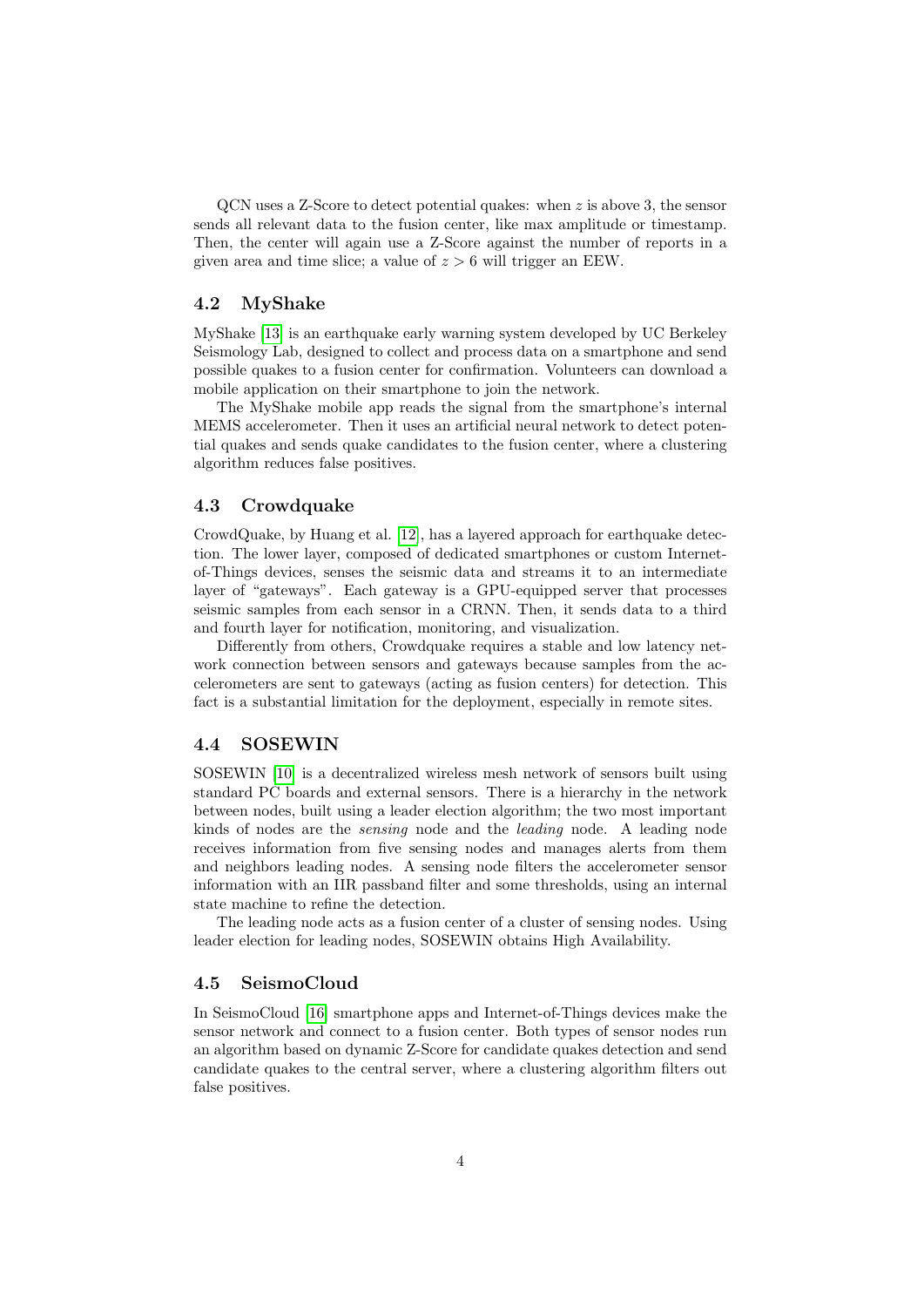# 5 Proposed architecture

We propose a new architecture for EEW systems based on crowdsensing and the complete detection of earthquakes at the edge. The goal is to achieve fault tolerance using low-cost commodity hardware while enhancing the privacy and scalability of the system.

We will start describing each component of the system. Then we will draw a comprehensive picture of the architecture.

### 5.1 Probes, Detectors, and Local Authorities

There are two main roles in our network: the probe and the detector. A probe is a sensor capable of picking the acceleration signal and streaming it to the detector. The main role of the detector is to run the detection algorithm over the data stream from probes and match if there is any sign of an earthquake wave. One detector can link more probes, and we expect that, as the hardware for a probe is very cheap, multiple probes will maximize the chance of detection.

In addition, the two roles can be assigned to the same device if it can read the accelerometer signal and run the detection algorithm simultaneously. For example, smartphones and some System-on-Chip boards have enough computing power to support such operations.

The detector is also equipped with a local alert device, like a PA speaker, to alert the owner of the detector itself. It is triggered either by a local earthquake alert or by a remote one.

The Local Authority is a central server that supports the network with noncritical services: it needs to keep detector registrations (for node discovery) and receive EEWs (for EEW logging). Both requirements can be implemented using a gossiping protocol between servers inside the local authority (thus implementing eventual consistency): this is possible due to the state-less nature of these services.

### 5.2 Network architecture

The network architecture that we propose is a decentralized mesh (Figure [1\)](#page-5-0). Each detector is connected to other neighbor detectors using direct peer-to-peer links. Probes connect to their nearest detector.

Detectors exchange EEW messages using a gossiping protocol: each message is forwarded to neighbor detectors until it reaches a certain distance from the reported quake location. Moreover, detectors report all quakes to the cloud service of the local authority to relay this information to other services (e.g., TV broadcast). Probes are not connected among them and do not participate in any message exchange between detectors.

### 5.3 Bootstrap sequence

When a detector powers up for the first time (Figure [2\)](#page-6-1), it starts a discovery phase of its neighbors using a service of registration and discovery of the local authority. The detector advertises its presence by using that service, and in turn, it receives the list of neighbors and details on how to connect to them.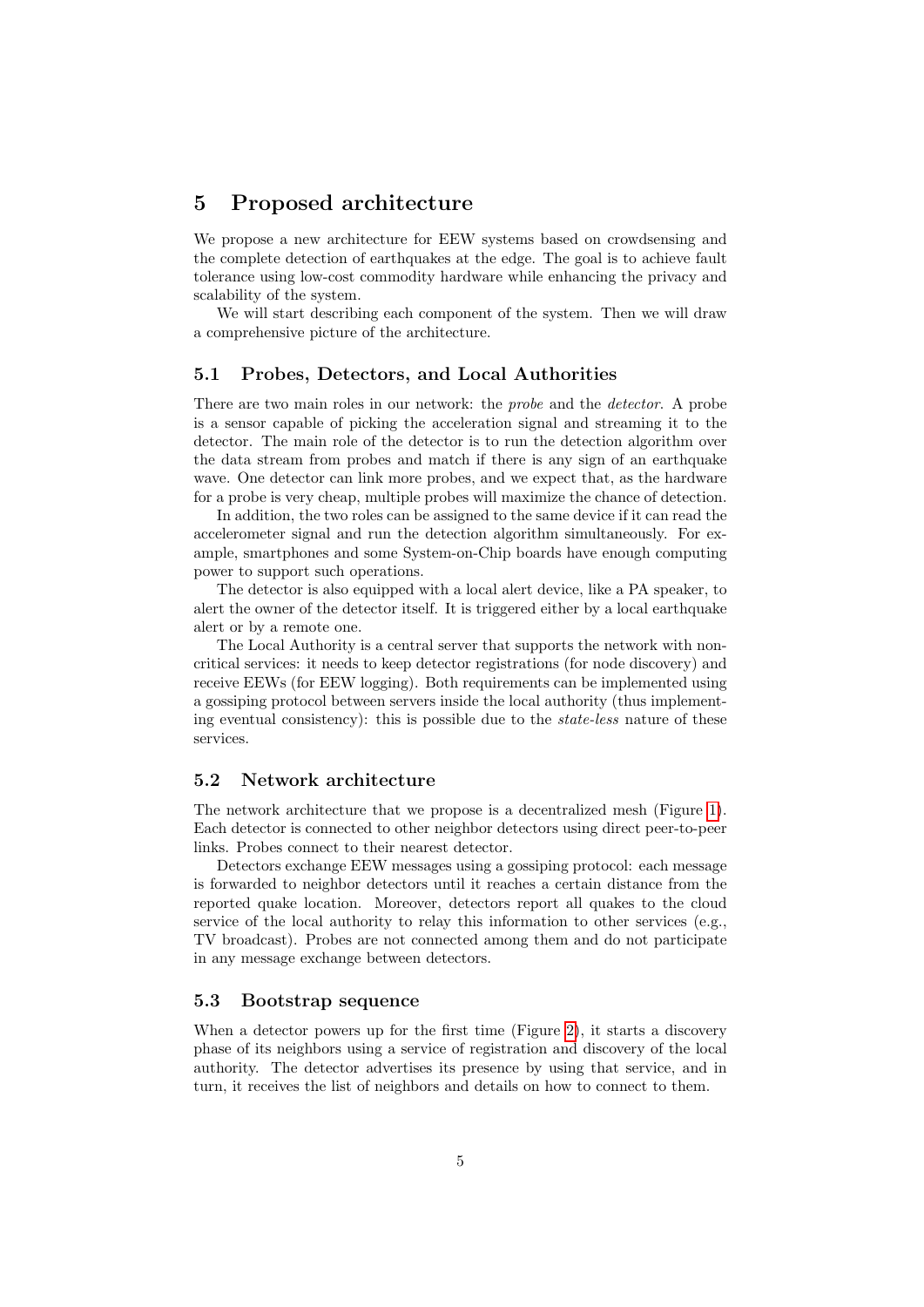

<span id="page-5-0"></span>Figure 1: Example network. Sensors are linked to neighbors based on their own location

EEW message content

| Timestamp       | Timestamp of the detection                |  |  |
|-----------------|-------------------------------------------|--|--|
| Origin location | Location coordinates of the detector      |  |  |
|                 | which originated the message              |  |  |
| Signal data     | Signal window which triggered the warning |  |  |

<span id="page-5-1"></span>Table 1: Earthquake Early Warning message content. This message is relayed between detectors

After completing this exchange, the detector will connect to the indicated neighbors and keep those connections alive, ready to relay information about early warnings. Periodically, the detector repeats the registration and receives a new list of neighbors.

Differently, probes query the local authority for the detector that they should connect to. They do not advertise any information to the local authority (see Figure [3\)](#page-6-2).

### 5.4 Detection pipeline

Figure [4](#page-7-0) shows the detection pipeline. Probes stream the signal using their network connection to the detector. The detector has one buffer per probe, where it collects and stores the accelerometer signal for some time. At given intervals, a sliding signal window is extracted and sent to the detection algorithm.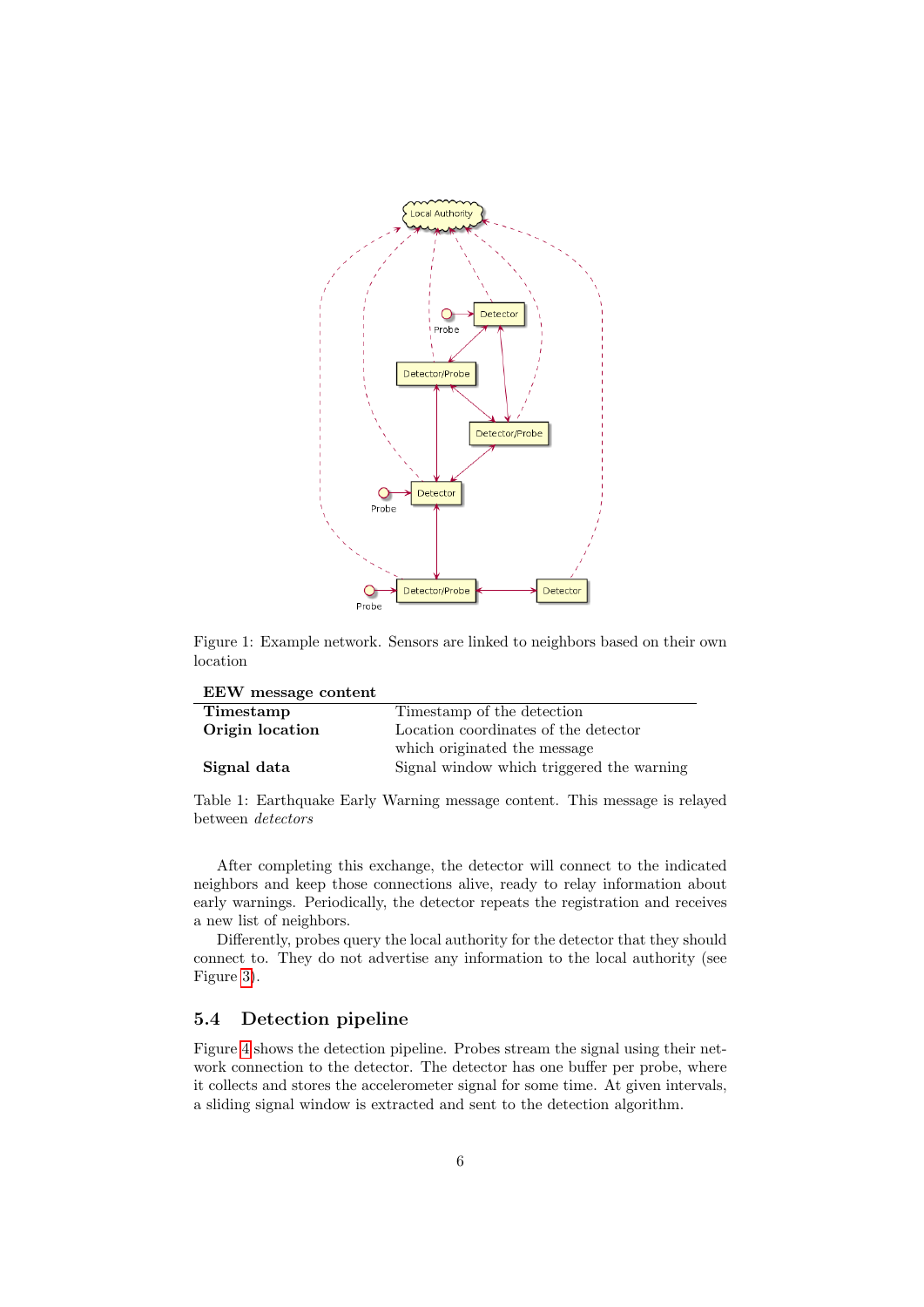

Figure 2: Detector bootstrap sequence diagram

<span id="page-6-1"></span>

<span id="page-6-2"></span>Figure 3: Probe bootstrap sequence diagram

If the detection algorithm detects a quake, the detector relays the earthquake alert, together with the signal itself and its location, to the local authority and neighbors, (Table [1\)](#page-5-1). The detector can release the alert according to a policy requiring most probes to report a quake.

### 5.5 Scalability

The architecture is capable of scaling indefinitely. No constraint limits the number of devices in the network. By employing a gossiping protocol between detectors, each message will reach a subset of the network, creating local, dynamic, and temporarily broadcast domains. By directly connecting sensors between them, there is no need to scale up a central server to handle sensors traffic.

### <span id="page-6-0"></span>5.6 Fault tolerance

This network is fully fault-tolerant. A fault of one sensor will not stop the gossiping. An EEW message can be prevented from reaching the entire network only if multiple faults occur so that the network temporarily splits into two or more partitions. However, the more sensors in the network, the less the chance of having such a split. Even if this split occurs, it will not affect messages from other sensors living inside other partitions. If sensors in the different partitions detect the quake, the EEW can still be sent to the whole network (albeit with different origins).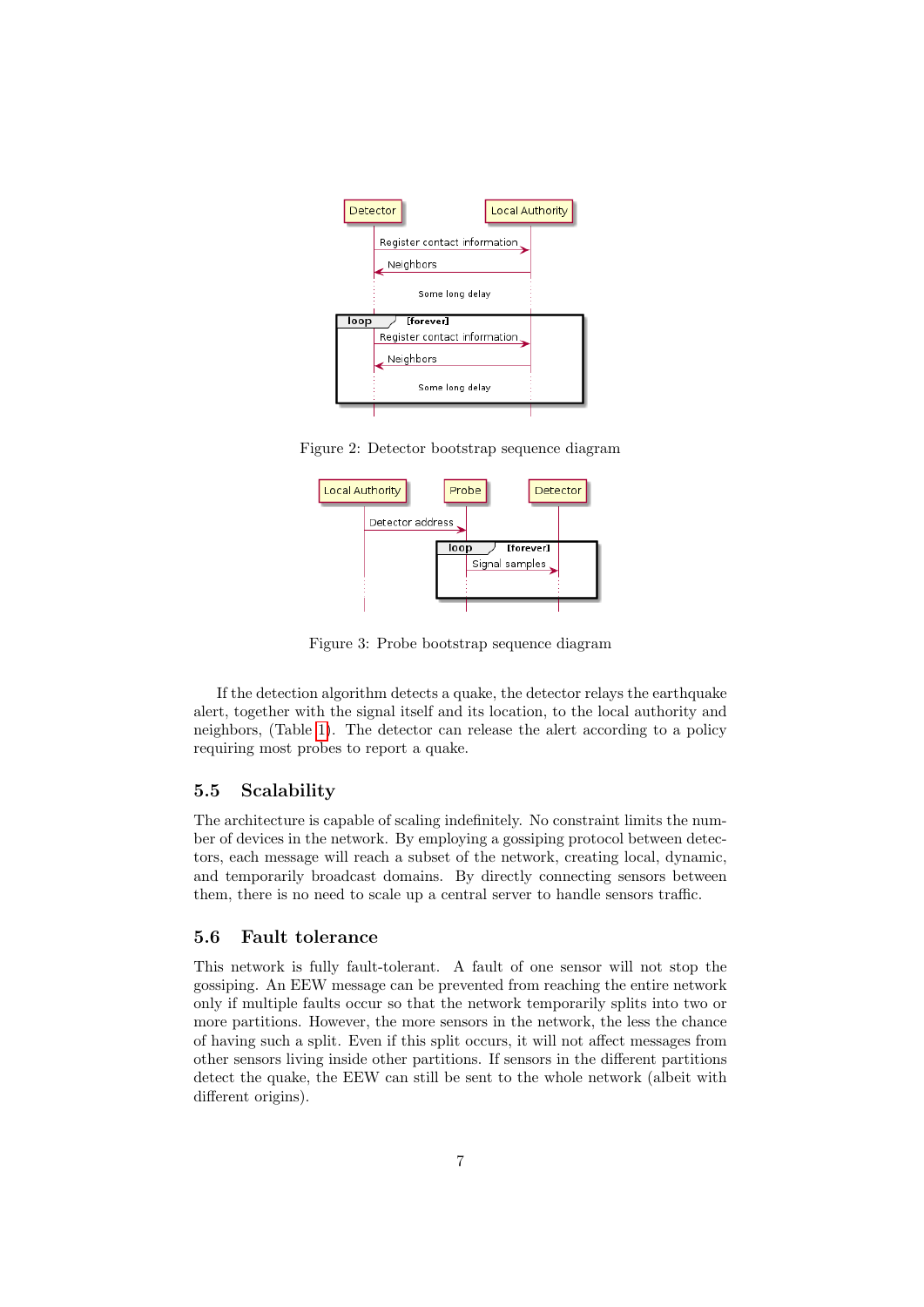

<span id="page-7-0"></span>Figure 4: Pipeline diagram. Each probe is attached to its own buffer, which in turn feeds a dedicated instance of the detection algorithm. Probe #3 is internal, as this detector has also the probe role

A fault on a specific sensor itself will not stop the detection: neighbors can still detect the earthquake, and they will still be able to pass information to others.

In case of faults in the local authority, which causes the unreachability of their service, new nodes will not be able to connect to the network. The local authority will not receive an EEW during the downtime. Already connected nodes will keep their current connections. Faults on the local authority service will not stop the EEW message gossiping at all.

## 5.7 Privacy

Accelerometer signal is fully processed locally on each detector. The local authority does not receive signals that are not classified as earthquakes by the detection algorithm itself. An attacker who wants to monitor sensors (for example, to recognize spoken words or detect the presence of people in a building) will need to attack specific sensors actively.

# 6 Prototype implementation

We present the following implementation as an example of the architecture presented above. This implementation is currently running in a test environment for our project.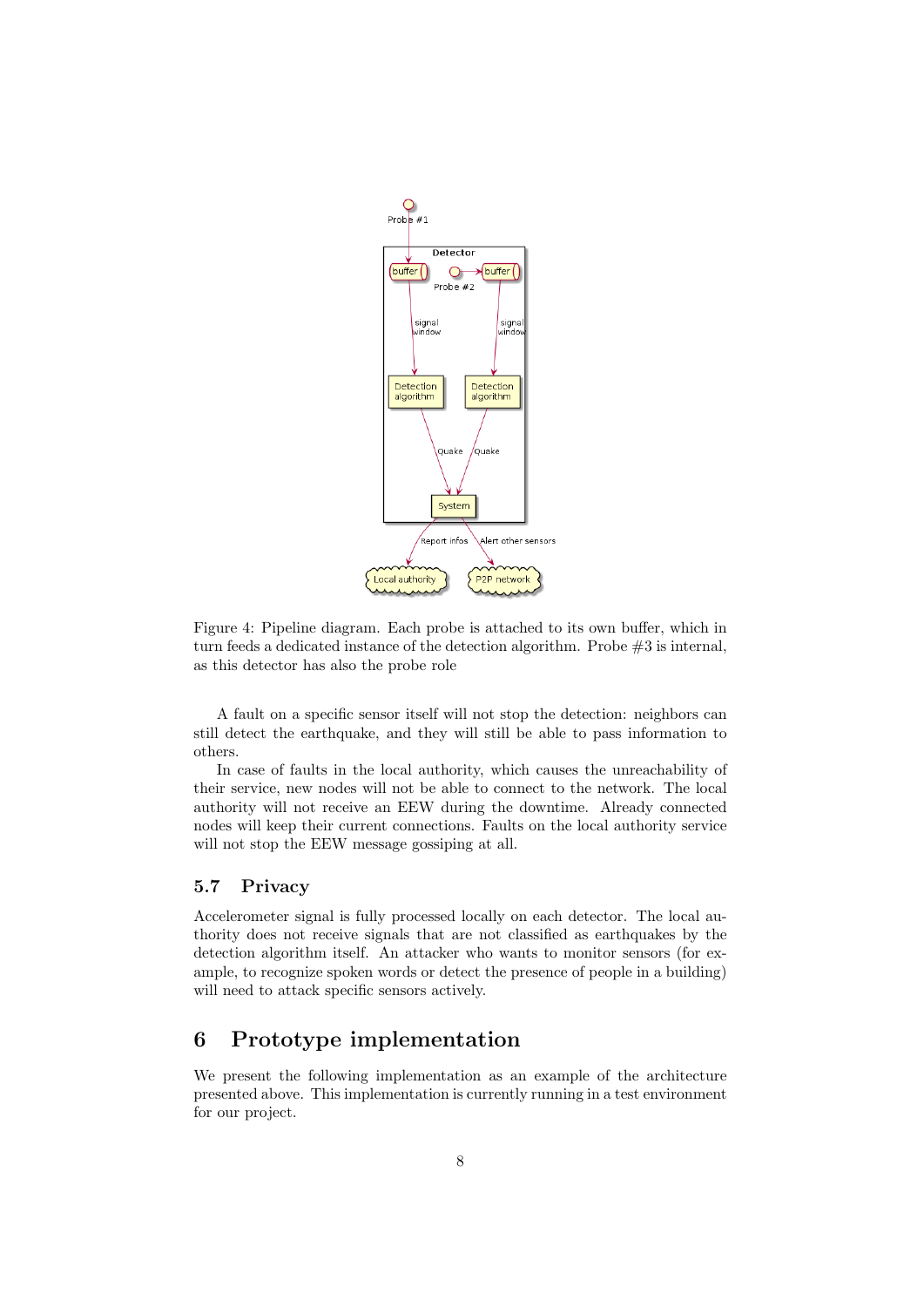#### 6.1 Sensors hardware

The detector role device is a Raspberry Pi, made by the Raspberry Pi Foundation. We tested both version 3 model B and version 4 (Table [2\)](#page-8-0). It is a System-on-Chip board with various ports (Ethernet, USB, HDMI,  $1^2C$ , GPIO), Wi-Fi, and Bluetooth wireless chipsets. For this prototype, we use the Ethernet port to provide an Internet connection to the detector, the  $I^2C$  bus to connect the accelerometer, and a Wi-Fi card to create a dedicated Wi-Fi network for external probes (in addition to the internal one).

| Raspberry Pi |                     |                     |                     |                  |  |  |
|--------------|---------------------|---------------------|---------------------|------------------|--|--|
| Model        | $2B+$               | $3B+$               | 4                   | NodeMCU          |  |  |
| <b>CPU</b>   | <b>BCM2836</b>      | <b>BCM2837</b>      | <b>BCM2711</b>      | 106Micro         |  |  |
|              | $Cortex-A7$         | $Cortex-A53$        | $Cortex-A72$        | L106             |  |  |
|              | 4-Core              | $4$ -Core           | 4-Core              | $@160$ MHz       |  |  |
|              | 900 MHz             | $1.2\text{GHz}$     | 1.5GHz              |                  |  |  |
| ${\bf RAM}$  | 1GB                 | 1GB                 | 4GB                 | 128kBytes        |  |  |
| Disk         | 64GB SD             | 64GB SD             | 64GB SD             | 4MBytes          |  |  |
| Wi-Fi        | $2.4\text{ GHz}$    | $2.4\text{ GHz}$    | $2.4\text{ GHz}$    | $2.4\text{ GHz}$ |  |  |
|              | $5\ \mathrm{GHz}$   | $5\,$ GHz           | $5\ \mathrm{GHz}$   |                  |  |  |
| Ethernet     | Fast                | Fast                | Gigabit             |                  |  |  |
| <b>GPIO</b>  | $40 \,\mathrm{pin}$ | $40 \,\mathrm{pin}$ | $40 \,\mathrm{pin}$ | $13 \text{ pin}$ |  |  |

<span id="page-8-0"></span>Table 2: Hardware specifications for prototype detectors and probes

By connecting the MPU6050 directly to the Raspberry Pi, probe and detector roles merge: the detector can read data directly from the accelerometer via the  $I^2C$  bus. The Raspberry Pi can also collect data from external probes.

Probe sensors use an MCU board and an accelerometer, packed to run on 5v from a power supply or battery. They transmit values using the Wi-Fi connection to the detector. The MCU board is the "NodeMCU DEVKIT" that contains a ESP8266 SoC [\[14\]](#page-13-9), based on ESP-12 hardware. It has multiple GPIO ports and an integrated Wi-Fi network connection.

The accelerometer is the MPU6050, which is widely used in low-cost IoT applications involving acceleration measurements. It has been demonstrated by Crisnapati et al. [\[4\]](#page-12-4) and Lee et al. [\[15\]](#page-13-8) that this accelerometer can be used in EEW applications. The MPU6050 provides a 100Hz feed via  $I^2C$  to the NodeMCU board or the Raspberry Pi board.

### 6.2 Software

The detector runs Raspberry PI OS (previously known as Raspbian), a Debianlike GNU/Linux distribution. Inside the OS, we loaded "Podman", an OCI image runner alternative to "Docker" that we chose as it is daemon-less. The absence of a central process makes Podman more robust and less resourcehungry than Docker.

Podman runs multiple containers: the main container with the code we are presenting and the additional containers for external detection algorithms we are currently testing (machine learning engines). These additional containers are connected via gRPC to the main process. The use of containers simplifies the deployment of new algorithms for testing. While we built the main container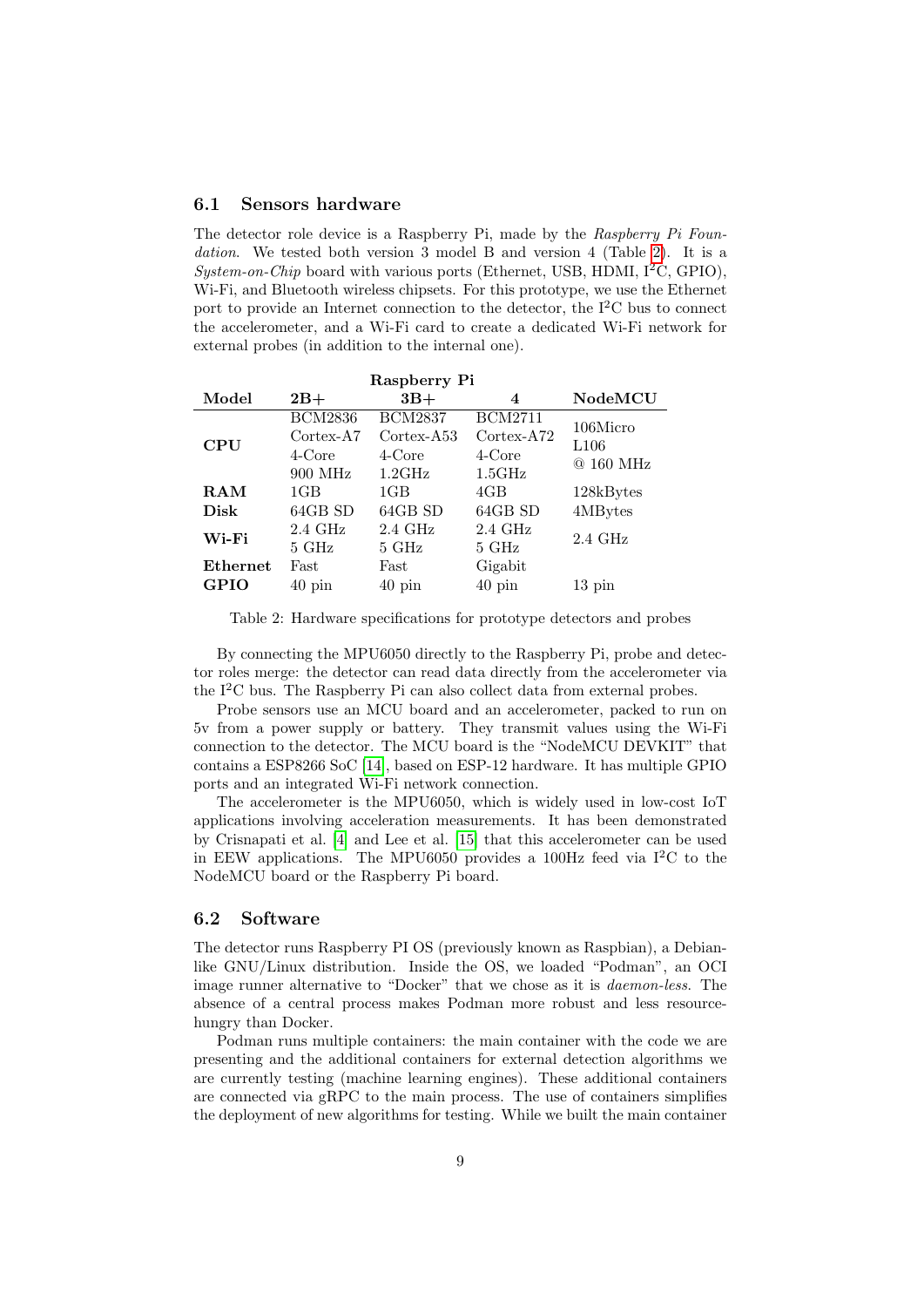executable using Go (and TensorFlow C bindings), additional containers were built using Python.

The probe runs a customized firmware that we built using the Expressif SDK for Arduino. The firmware reads data from the accelerometer sensor and sends the stream via WebSocket to the detector. The connection is using WebSocket to be compatible with HTTP middlewares, like network proxies and firewalls. We previously tested MQTT but found it too complex for this scenario. At probe boot, the firmware checks for updates and configuration, querying a central server. If it fails, it still connects to the detector.

### 6.3 Detection pipeline



<span id="page-9-0"></span>

The main container exposes a WebSocket endpoint for probes, and it reads the accelerometer connected to the GPIO of the Raspberry Pi. The code spawns multiple processes (based on the number of cores/CPUs of the Raspberry Pi) so that reading a local sensor while receiving a network stream does not interfere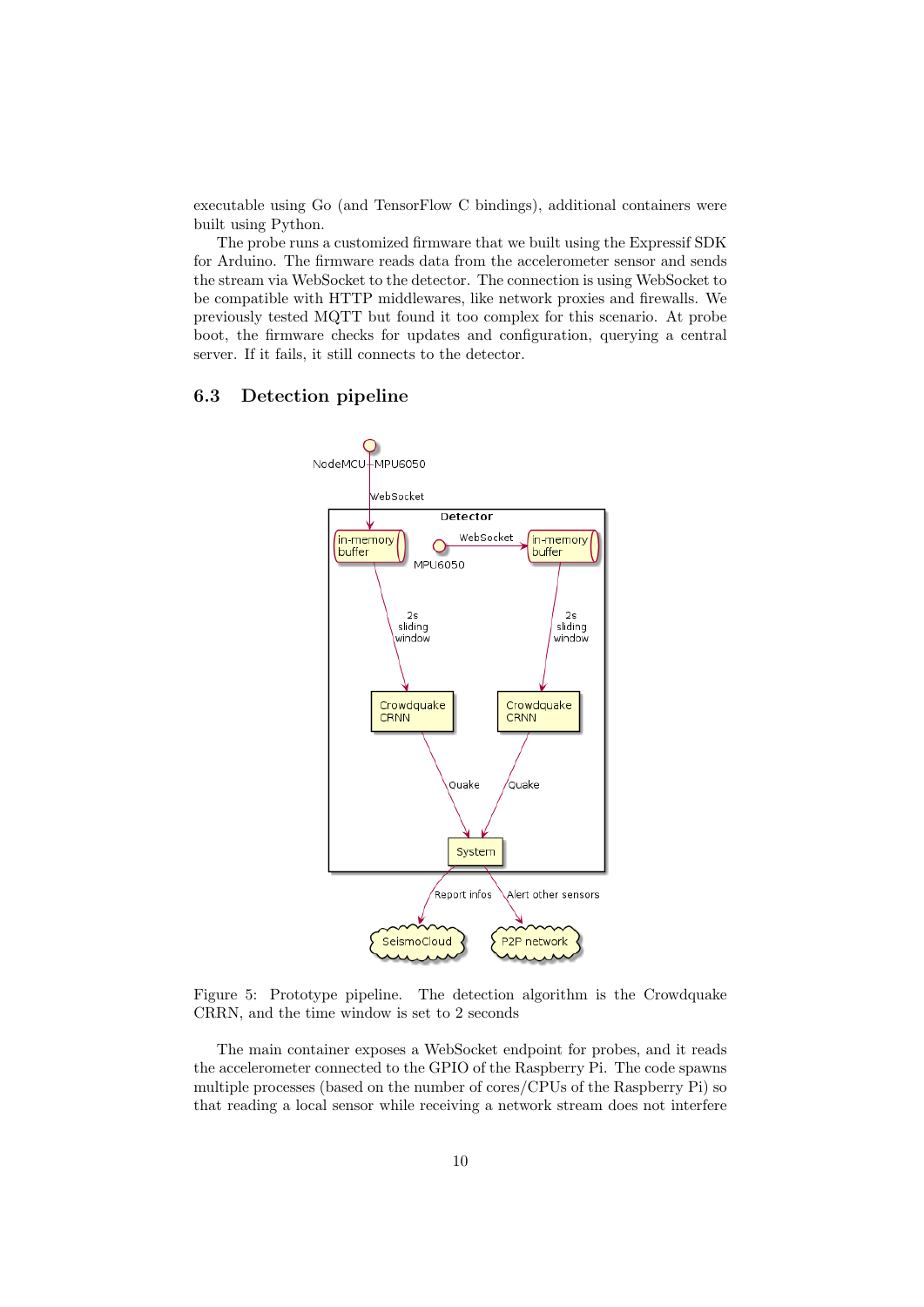with each other.

The probe data stream is buffered in memory by the main container to have a 2-second signal window (200 values), with a 1-second sliding window, as shown in Figure [5.](#page-9-0) The signal window is then sent to the detection algorithm, the Crowdquake CRNN in our prototype (running on the CPU).

The detection CRNN is run every second (as it receives a new set of samples each second), looking for quakes in the last 2 seconds of the signal. Each probe has its independent buffer, and CRNN is run in parallel on each buffer.

In our prototype setup, one CRNN is sufficient to trigger an earthquake early warning system.

# 7 Results

We ran our prototype in two different test environments: first, we tested the whole system using a single detector and feeding test samples to test the system's soundness. Then, we built an actual probe to test the speed of the detection for the whole system.

Our accuracy results for the detection algorithm matches Crowdquake one (presented in [\[12\]](#page-13-6)). We could cross-check values and results by sending the same dataset from Crowdquake via WebSocket to one detector, simulating an external probe. Checking the output of the whole detector is essential to assess that we maintain the same properties of the original detection algorithm.

The detection pipeline is capable of analyzing and output the result in few milliseconds, as shown in Table [3.](#page-10-0) The detection latency for Raspberry Pi 4 is lower thanks to the faster CPU and different onboard bus wiring.

The Go garbage collector is causing a spike that nearly doubles the detection latency when it executes concurrently to the detection algorithm (see Figure [6\)](#page-11-0). It can be further optimized by running the garbage collector manually, rewriting the buffer code (where most of the allocation takes place), or switching to a language with no automatic memory management (e.g., Rust, C).

The detector code loads the network in memory, and it launches an "empty" run to pre-fill the system cache (this is the reason why in Figure [6](#page-11-0) the first value is in the same range of values of the rest of the plot).

| Raspberry Pi            | time       | Average Standard<br>deviation | 90-percentile |
|-------------------------|------------|-------------------------------|---------------|
| 2B                      | $27.19$ ms | $1.61$ ms                     | $28.73$ ms    |
| $3+$                    | $27.78$ ms | $5.36$ ms                     | $30.74$ ms    |
| $\overline{\mathbf{4}}$ | $7.84$ ms  | $0.41$ ms                     | $8.37$ ms     |

<span id="page-10-0"></span>Table 3: CRNN response speed for 2-second signal (200 values), averages on 300 samples

### 7.1 Limits

In this work, we did not address the security of the network. This area has multiple aspects, mainly related to the trust in early warnings from neighbors' sensors. Today, any byzantine probe in the network can cause a false alarm by sending an alert with a signal that resembles an earthquake wave (downloadable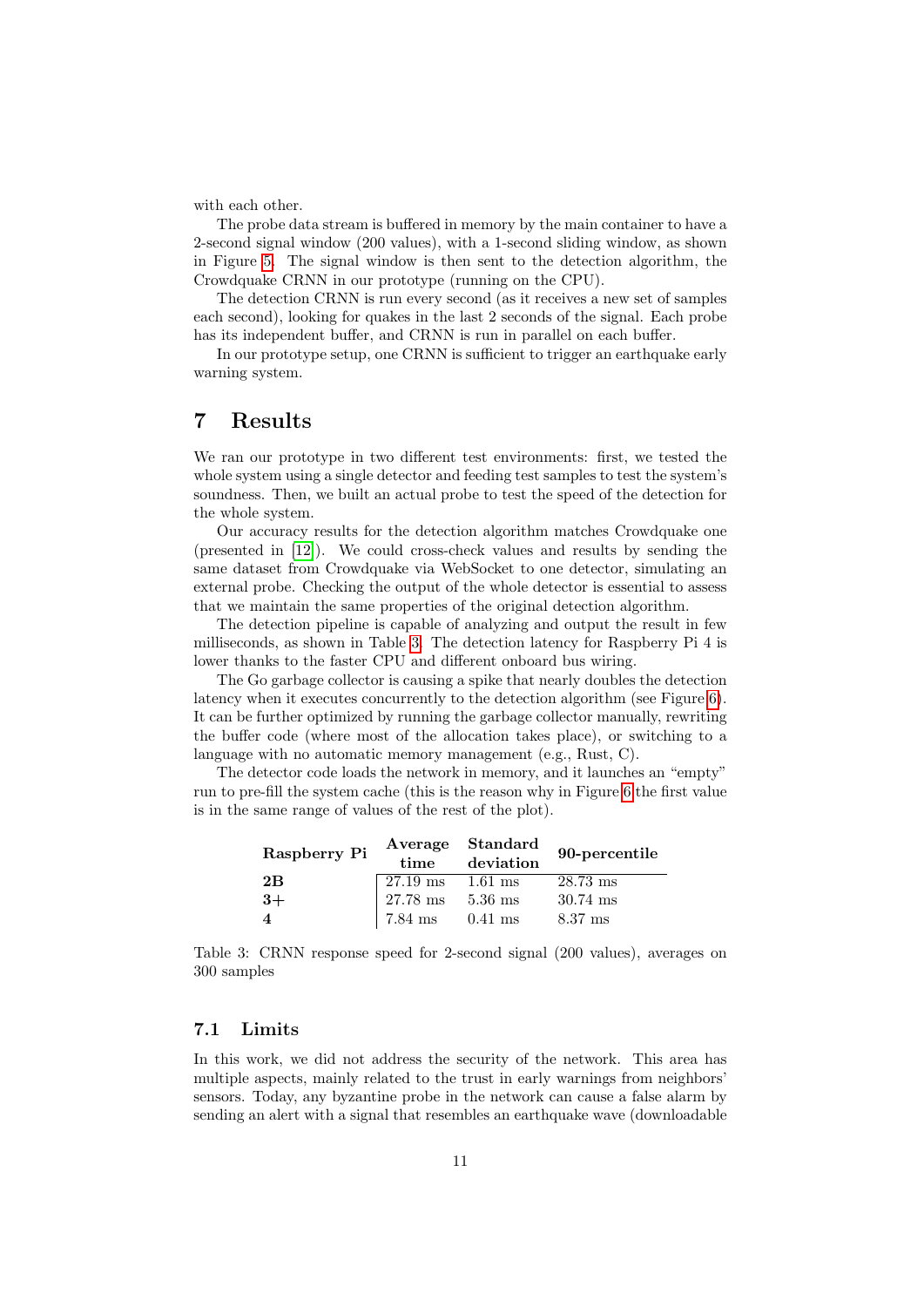

<span id="page-11-0"></span>Figure 6: Detection latency per platform. Up-peaks are caused by the Go garbage collector

from public datasets). A byzantine detector can even send an earthquake early warning. We originally designed the protocol message so that a signal could be sent together with the EEW as a primary security measure: we planned to check that the signal attached to the EEW was triggering an EEW by replicating the detection on each detector. However, we did not clearly define or implement this part at this time, so we omitted this from the proposal, and it constitutes future work.

Another limit is that we did not address the problem of setting up a secure transmission between peers. In the prototype, we implemented a plain-text protocol in which attackers can eavesdrop on the message exchange (loss of confidentiality) and even inject or modify messages. However, this problem can be solved trivially by using widely studied and deployed protocols like TLS [\[7\]](#page-12-5).

It is worth underlining that the accuracy of the detection algorithm plays a central role in the trust of this system. Users will trust an EEW system with this architecture only if they receive very low false positives and false negatives EEWs. We are working on this by allowing different detection algorithms to plug in to compare their accuracy.

# 8 Conclusions and future work

We described a crowdsensing EEW architecture that moves the computation to the edge, with detector nodes that probe the environment and process information from nearby probes to detect earthquakes locally. Our approach tolerates multiple node faults and partial network disruption and keeps all data locally, enhancing privacy. We described our proposal's rationale, explained its architecture, and presented an implementation using Raspberry, NodeMCU, and the Crowdquake machine learning model.

On-going research on this topic focuses on the security of this architecture and its implementations. It is essential to find a viable and secure solution to the problem of trust in peer-to-peer EEW message exchange to use this architecture in crowdsensing networks. At least the system should resist some byzantine nodes.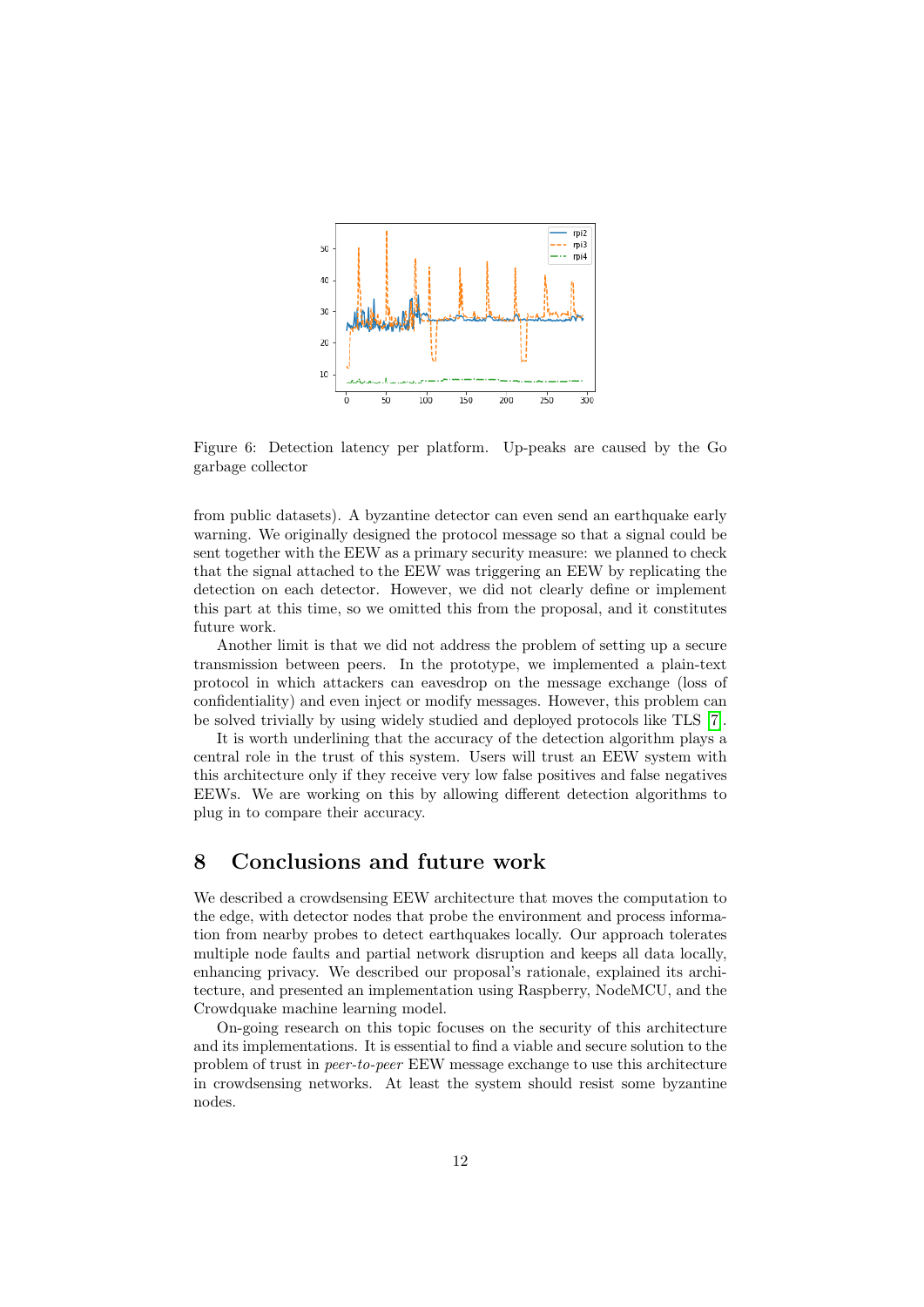Another focus of our current research is the implementation of the architecture that we presented over low-power long-range radio protocols (LPWAN), such as LoRa. These wireless protocols are very effective in both long-range transmissions and power efficiency compared to Wi-Fi networks. However, they usually lack coordination, so collision-avoidance algorithms like water-filling cannot be used (unlike in LoRaWAN, where water-filling can be implemented in BTS [\[6\]](#page-12-6) or in the control plane [\[5\]](#page-12-7)), and we will need to overcome this limitation. The detection network can be deployed seamlessly from big cities to remote sites using LPWAN for IoT, LTE for smartphones, and FWA/FTTx for others. In the big cities, the Internet is ubiquitous, while in remote sites, LPWAN can be a low-cost, low-latency alternative to satellite links.

# References

- <span id="page-12-0"></span>[1] Richard M Allen, Qingkai Kong, and Robert Martin-Short. The myshake platform: a global vision for earthquake early warning. Pure and Applied Geophysics, 177(4):1699–1712, 2020.
- <span id="page-12-3"></span>[2] David P Anderson. Boinc: A system for public-resource computing and storage. In Fifth IEEE/ACM international workshop on grid computing, pages 4–10. IEEE, 2004.
- <span id="page-12-2"></span>[3] Elizabeth S Cochran, Jesse F Lawrence, Carl Christensen, and Ravi S Jakka. The quake-catcher network: Citizen science expanding seismic horizons. Seismological Research Letters, 80(1):26–30, 2009.
- <span id="page-12-4"></span>[4] Padma Nyoman Crisnapati, Putu Desiana Wulaning, I Nyoman Rudy Hendrawan, and Anak Agung Ketut Bagus Bandanagara. Earthquake damage intensity scaling system based on raspberry pi and arduino uno. In 2018 6th International Conference on Cyber and IT Service Management (CITSM), pages 1–4, 2018.
- <span id="page-12-7"></span>[5] Francesca Cuomo, Manuel Campo, Enrico Bassetti, Lorenzo Cartella, Federica Sole, and Giuseppe Bianchi. Adaptive mitigation of the air-time pressure in lora multi-gateway architectures. In European Wireless 2018; 24th European Wireless Conference, pages 1–6. VDE, 2018.
- <span id="page-12-6"></span>[6] Francesca Cuomo, Manuel Campo, Alberto Caponi, Giuseppe Bianchi, Giampaolo Rossini, and Patrizio Pisani. Explora: Extending the performance of lora by suitable spreading factor allocations. In 2017 IEEE 13th International Conference on Wireless and Mobile Computing, Networking and Communications (WiMob), pages 1–8. IEEE, 2017.
- <span id="page-12-5"></span>[7] T. Dierks and C. Allen. The TLS Protocol Version 1.0. RFC 2246, RFC Editor, January 1999.
- <span id="page-12-1"></span>[8] Matthew Faulkner, Annie H Liu, and Andreas Krause. A fresh perspective: Learning to sparsify for detection in massive noisy sensor networks. In Proceedings of the 12th international conference on Information processing in sensor networks, pages 7–18, 2013.